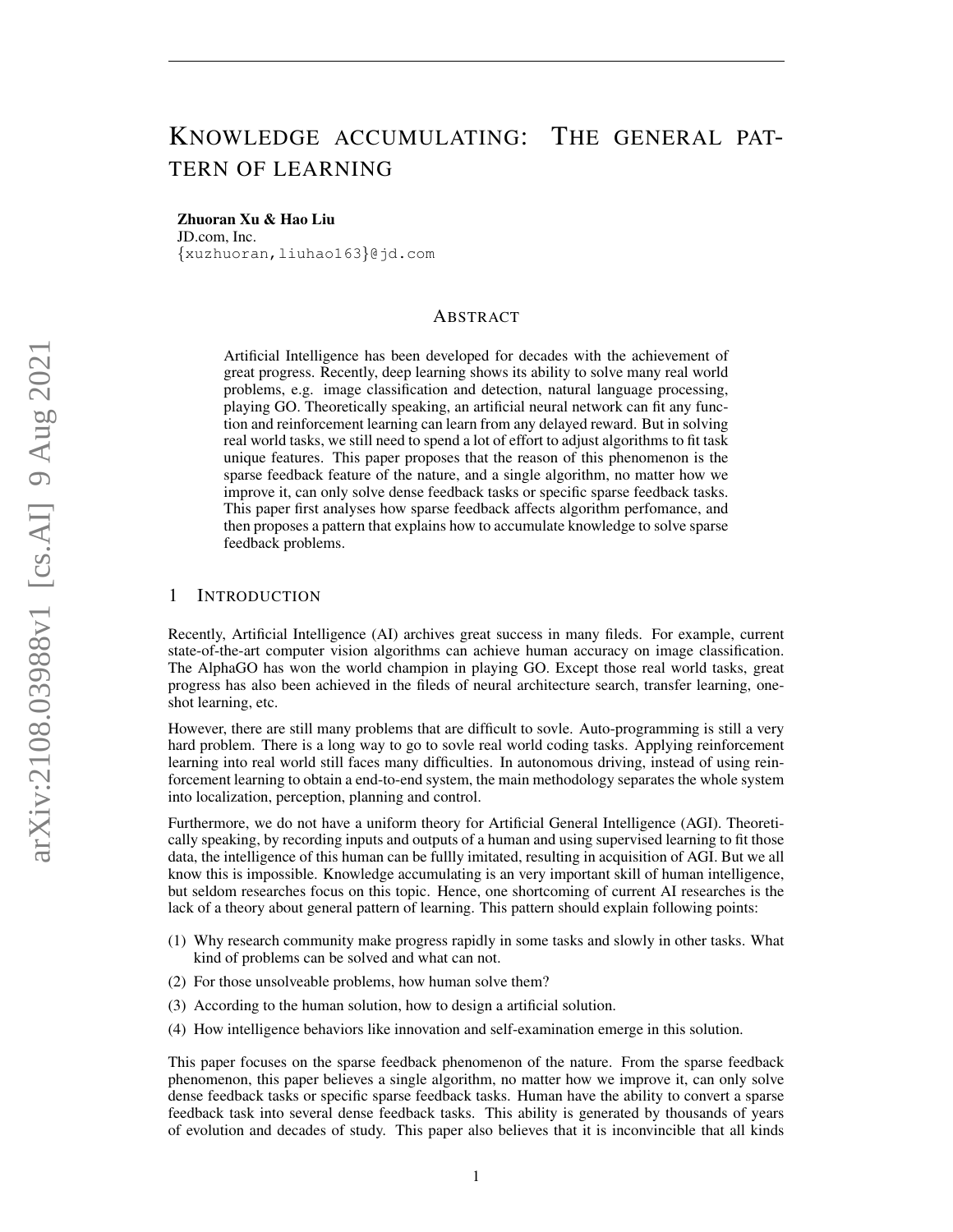of tasks can be solved in end-to-end training way. Knowledge accumulating plays a key role in human intelligence. So this paper proposes a learning system that can systematically accumulate knowledge, results in the ability of independently solving sparse feedback tasks.

# 2 RELATED WORK

# 2.1 END-TO-END TRAINING

Recently, end-to-end deep learning achieves great progress in many fileds. In image classification, using deep artificial neural network and end-to-end training, current algorithms [Krizhevsky et al.](#page-9-0) [\(2012\)](#page-9-0) [He et al.](#page-9-1) [\(2016\)](#page-9-1) can achieve human performance in ImageNet dataset. In object detection, deep learning based algorithms [Redmon et al.](#page-10-0) [\(2016\)](#page-10-0) [Liu et al.](#page-9-2) [\(2016\)](#page-9-2) [Ren et al.](#page-10-1) [\(2015\)](#page-10-1) satisfy the requirements of solving real-world tasks in both speed and accuracy. Focal loss [Lin et al.](#page-9-3) [\(2020\)](#page-9-3) proposes that inbalance of positive and negtive samples has negtive impact on training object detection networks and reweighting loss function can solve this problem. In image segmentation, U-Net [Ronneberger et al.](#page-10-2) [\(2015\)](#page-10-2) proposes to use feature fusion to solve semantic segmentation tasks. Mask R-CNN [He et al.](#page-9-4) [\(2020\)](#page-9-4) uses Faster R-CNN [Ren et al.](#page-10-1) [\(2015\)](#page-10-1) framework to solve instance segmentation tasks.

Deep metric learning is initially proposed in face recognition and later used by other fileds. Those methods [Schroff et al.](#page-10-3) [\(2015\)](#page-10-3) [Wen et al.](#page-11-0) [\(2016\)](#page-11-0) learn a feature extractor that guarantees objects of the same class having smaller distance in feature space than objects from different classes. The feature extractor has good generalization ability and can be applied to classes that not include in the training set.

Generative adversarial networks (GAN) [Goodfellow et al.](#page-9-5) [\(2014\)](#page-9-5) can generate new artificial data from the same data distribution of training set. It includes a generative model G that captures the data distribution, and a discriminative model D that estimates the probability that a sample came from the training data rather than G. The GAN training procedure is easy to be unstable. WGAN [Arjovsky et al.](#page-9-6) [\(2017\)](#page-9-6) improves the stability of learning and gets rid of problems like mode collapse.

Transformer proposed in [Vaswani et al.](#page-11-1) [\(2017\)](#page-11-1) uses attention mechanism to improve the ability of sequential data processing. Based on the power of Transformer, BERT [Devlin et al.](#page-9-7) [\(2018\)](#page-9-7) uses self supervised learning and huge text corpus to obtain a pre-trained language representation which largely improves the perfomance of many downstream natural language processing (NLP) tasks.

In reinforcement learning, end-to-end learning algorithms [Silver et al.](#page-10-4) [\(2016\)](#page-10-4) can defeat human champions in playing GO. How to play computer games can be easily learned by a single network with images as inputs and actions as outputs [Mnih et al.](#page-9-8) [\(2013\)](#page-9-8) [Mnih et al.](#page-10-5) [\(2015\)](#page-10-5).

# 2.2 META LEARNING

Many researches are dedicated to solve meta learning problems. End-to-end training also plays an important role in the recent progress of meta learning.

In transfer learning, it is very popular to use pre-trained models in downstream tasks, e.g. ImageNet pre-trained models in computer vision and BERT in NLP. Paper [Neyshabur et al.](#page-10-6) [\(2020\)](#page-10-6) analyses what is being transferred in transfer learning. Cross domain transfer is also available, e.g. paper [Radford et al.](#page-10-7) [\(2021\)](#page-10-7) learns transferable visual models from natural language. In increamental learning, paper [Rajasegaran et al.](#page-10-8) [\(2019\)](#page-10-8) proposes to use a supernet that contains a lot of possible execution paths and progressively choose optimal paths for new tasks while encouraging parameter sharing between tasks. In synthetic gradients, paper [Jaderberg et al.](#page-9-9) [\(2017\)](#page-9-9) proposes a way to generate gradients in back propagation to speed up network training.

In neural architecture search (NAS), paper [Stanley & Miikkulainen](#page-10-9) [\(2002\)](#page-10-9) proposes to use genetic algorithms to generate network architectures and weights together. In paper [Zoph & Le](#page-11-2) [\(2017\)](#page-11-2), reinforcement learning is used to search network architectures. DARTS [Liu et al.](#page-9-10) [\(2019\)](#page-9-10) proposes to use back propagation to generate network architectures. Moreover, ENAS [Pham et al.](#page-10-10) [\(2018\)](#page-10-10) introduces the concept of Supernet which is a larger graph containing a lot of possible sub-graphs and the search of weights and sub-graphs are simultaneously done by back propagation.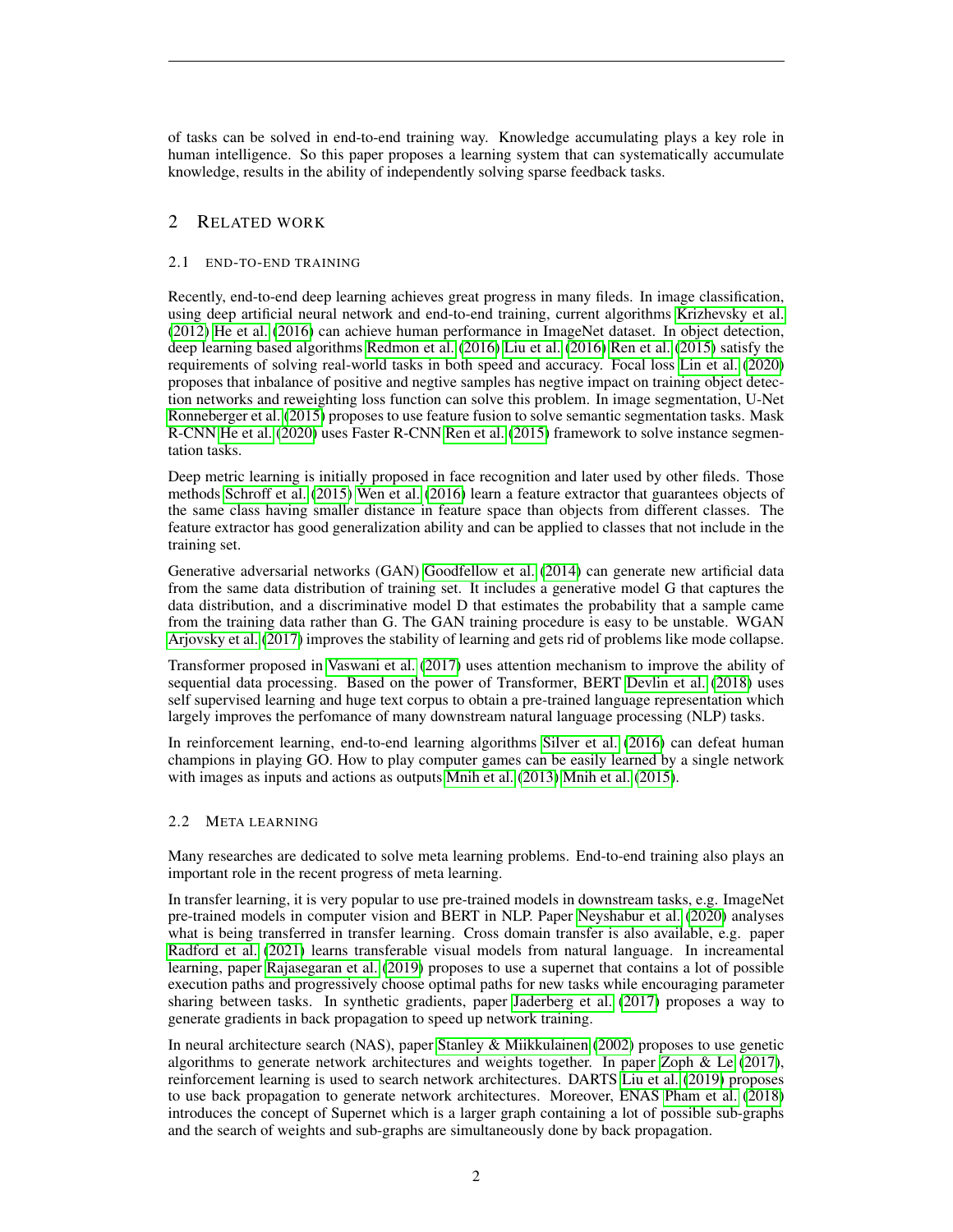In one-shot and few-shot Learning, many methods [Chopra et al.](#page-9-11) [\(2005\)](#page-9-11) [Schroff et al.](#page-10-3) [\(2015\)](#page-10-3) are based on metric learning. Those methods first construct training pairs containing samples from same or different classes, and then optimize a feature extractor to use distance between features to decide if two samples belone to the same class. Matching Network [Vinyals et al.](#page-11-3) [\(2016\)](#page-11-3) enrichs the way of constructing training set as N-way K-shot dataset settings. Noticing a fixed distance-metric may not be the optimal choice, Relation Network [Sung et al.](#page-10-11) [\(2018\)](#page-10-11) concatenates features of two samples and uses a network to calculate their similarity. Task adaptation is another kind of methods. MAML [Finn et al.](#page-9-12) [\(2017\)](#page-9-12) proposes a framework to train a meta model on source tasks and finetuning it on target tasks. The meta model should be capable of adaptation easily to target tasks. It is done by simulating the adaptation process many times, and optimize the meta model to maximise the adaptation ability across those simulations.

Self supervised learning uses supervised learning and delicate learning strategy to learn feature extractors from unlabled data. Contrastive Predictive Coding [van den Oord et al.](#page-11-4) [\(2018\)](#page-11-4) proposes that good latent representations should be helpful to predict representations of future samples and discriminative to noise samples. Momentum Contrast [Chen et al.](#page-9-13) [\(2020\)](#page-9-13) can outperform its supervised pre-training counterpart in many downstream tasks. BYOL [Grill et al.](#page-9-14) [\(2020\)](#page-9-14) proposes a teacher-student framework that achieves state-of-the-art perfomance without using negtive samples.

#### 2.3 LIMITATION OF END-TO-END TRAINING

Although end-to-end training has achieved so much success, human intervention are still very important in a lot of tasks. In autonomous driving, the using of end-to-end reinforcement training is limited. The most popular framework uses four human designed parts: localization, perception, planning and control [Yurtsever et al.](#page-11-5) [\(2020\)](#page-11-5). In auto-programming, it is still very difficult for auto generated code pathes to produce correct outputs [Qi et al.](#page-10-12) [\(2015\)](#page-10-12).

#### 2.4 LEARNING SYSTEM

Many works are dedicated to design a powerful learning system. Learning classifier systems [Ur](#page-11-6)[banowicz & Moore](#page-11-6) [\(2009\)](#page-11-6) [Dorigo](#page-9-15) [\(1995\)](#page-9-15) Bernadó-Mansilla & Guiu [\(2003\)](#page-9-16) are rule-based systems in which rules are generated by genetic algorithms and the execution path of rules are generated by temporal difference learning according to environment. Gödel machines [Schmidhuber](#page-10-13) [\(2007\)](#page-10-13) are self-updating machines that use a recursive self-improvement protocol in which it rewrites its own code when it can prove the new code provides a better strategy. Ensemble methods can also be considered as a learning system. Paper [Zhang et al.](#page-11-7) [\(2021\)](#page-11-7) archives 80% Top-1 Accuracy on ImageNet with 100M FLOPs by generating multiple models in training and selecting the most appropriate one for predicting. Neural Turing Machines [Graves et al.](#page-9-17) [\(2014\)](#page-9-17) introduce memory mechanism into neural networks with the ability of fully differentiable and end-to-end trainable. Neural Production Systems [Goyal et al.](#page-9-18) [\(2021\)](#page-9-18) are end-to-end trainable rule systems that use entity properties to match rules and use matched rules to update entity properties.

# 3 PROBLEM DEFINITION

#### 3.1 SPARSE FEEDBACK

Sparse feedback is nature phenomenon that widely exists in learning tasks. For example, in autonomous driving, police officer directing traffic is a low possibility event. In this event, the gesture of police officer occupies only a small image area and a few time. Without any priori knowledge, it is very hard for end-to-end algorithms to find police officer's instruction is important for path planning. Most current algorithms depend on smooth and continuous loss functions. But sparse feedback leads to sparse and non-continuous loss functions. Hence, it is difficult to apply current algorithms to sparse feedback tasks. Reinforcement learning has the ability to solve delayed reward tasks. But in practice, constructing a smooth reward function is very important to find a good solution. It is very common in practice to convert a sparse feedback problem into a dense feedback problem. For example, in a simple reinforcement learning task that a model is trained to control a agent to catch a ball. The reward function is usually defined as the distance to the ball instead of a boolen vaule indicates if the ball is reached. So reinforcement learning may also fail in pure sparse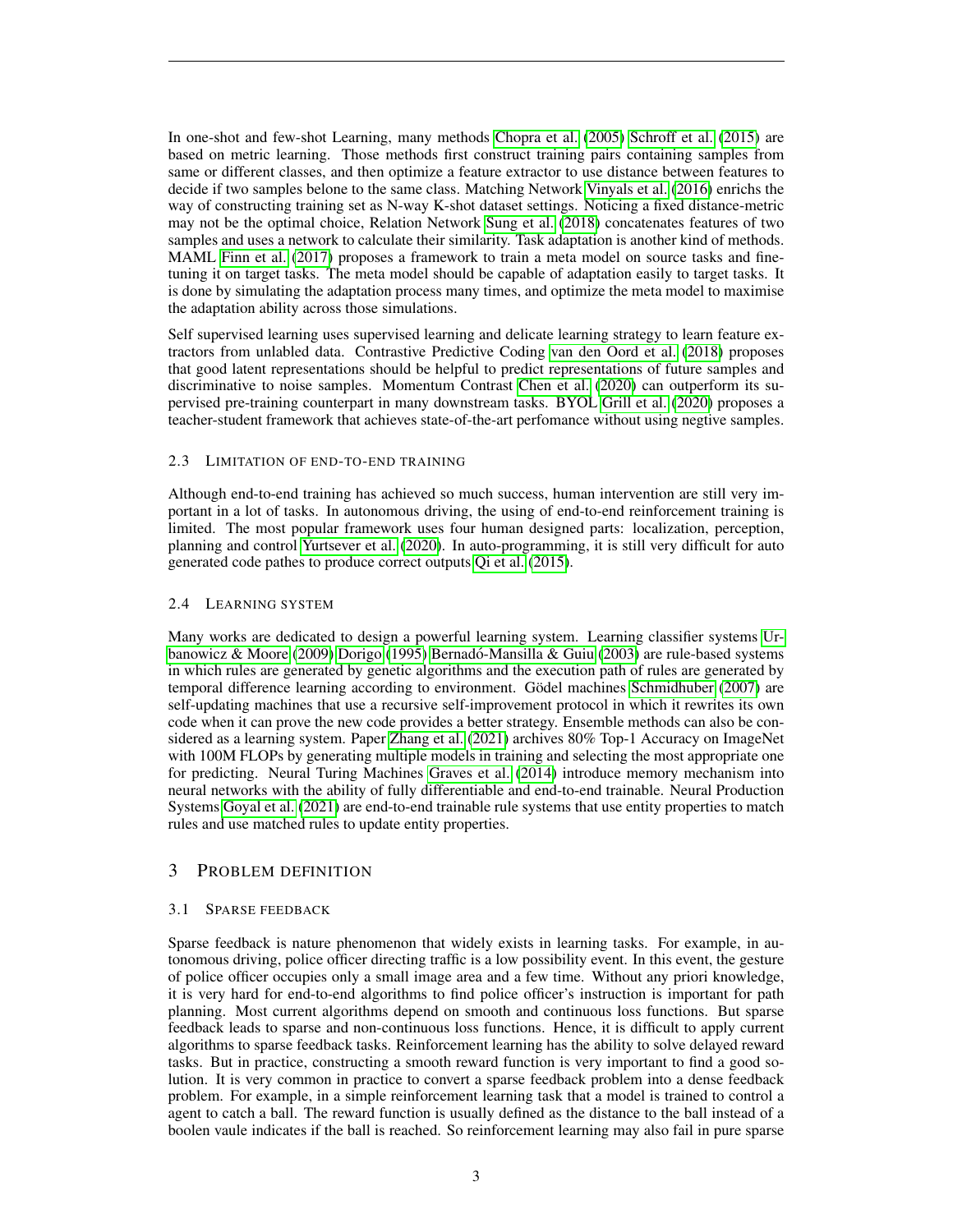feedback environment. This paper believes a single algorithm, no matter how we improve it, can only solve dense feedback tasks or specific sparse feedback tasks.

Even in dense feadback tasks, many human priori knowledge has been used to imporve perfomance. Paper [Xu et al.](#page-11-8) [\(2021\)](#page-11-8) uses fixed segmentation models to largely improve accuracy of point cloud detection. In image captioning [Wang et al.](#page-11-9) [\(2020\)](#page-11-9), it is very common to use a fixed classification or detection models to provide information of image. Modifying loss function to adjust or smoothen feedback is a very useful skill in many fileds. Per-class weighted loss is a very common method in image classification which adjusts learning procedure to focus on rare classes. Focal loss [Lin et al.](#page-9-3) [\(2020\)](#page-9-3) balances positive and negtive samples in image detection. WGAN [Arjovsky et al.](#page-9-6) [\(2017\)](#page-9-6) builds a smooth loss between discriminator and generator which makes training procedure more stable. Annotation itself is a behavior that builds dense feedback. The quality of annotation largely affects training results.

#### 3.2 TASK PARTITION AND KNOWLEDGE ACCUMULATING

Human solves sparse feedback problems by using priori knowledge. In the directing traffic task, it is easy to train a model to recognise the gesture of police officers. It is also easy to use the gesture of police officers in path planning. Gesture recognition is a dense feadback task. Using gesture is also a dense feadback task. Both of them can be solved using current algorithms. This paper assumes that all sparse feedback tasks can be separated into several dense feadback sub-tasks.

A solved sub-task is very valuable. Because there are similarities between tasks. The solution of a sub-task can be used directly or with minor modification in others similar tasks. Hence, accumulating solution of sub-tasks, or knowledge accumulating, is very important for solving future tasks.

#### 3.3 HUMAN TUTOR

The key problem is how to separate sparse feedback tasks into dense feadback tasks. This paper assumes that this work can be done by human tutors. A lot of practice works can support this assumption. For example, image classification tasks are usually separated into parts of preprocessing, augmentation, model structure, loss function. In autonomous driving, a system is separated into parts of localization, perception, planning and control. Human tutors spend thousands of years of evolution and decades of study to obtain this ability. Hence, this paper does not want to devise an algorithm to implement this ability. We only focus on how to transfer those priori knowledge to machines.

#### 3.4 UNIVERSAL ALGORITHMS

Paper [Wolpert & Macready](#page-11-10) [\(1997\)](#page-11-10) has proven that there is no algorithm that can perform best in all tasks. Our paper wants to select one or several algorithms, called universal algorithms, as foundation of the learning system to solve dense feedback tasks. Those universal algorithms are not the best for a specific dense feedback task, but should have the ability to properly solve most dense feedback tasks.

Current learning algorithms can be categorised into supervised learning, unsupervised learning, half supervised learning, self supervised learning, reinforcement learning. From the view of inductive bias, supervised and reinforcement algorithms learn directly from feedback, so they have weak bias. On the contrary, unsupervised learning, half supervised learning and self supervised learning very depend on human defined task specific bias. Hence, supervised learning and reinforcement learning are used as universal algorithms for the system.

#### 3.5 PROBLEM DEFINITION

The problem is defined as below:

- (1) A system is initialized with several universal algorithms. Universal algorithms can sovle dense feedback tasks, but can not solve sparse feedback tasks.
- (2) The system faces a serial of tasks. Some of them are dense feedback, some of them are sparse feedback.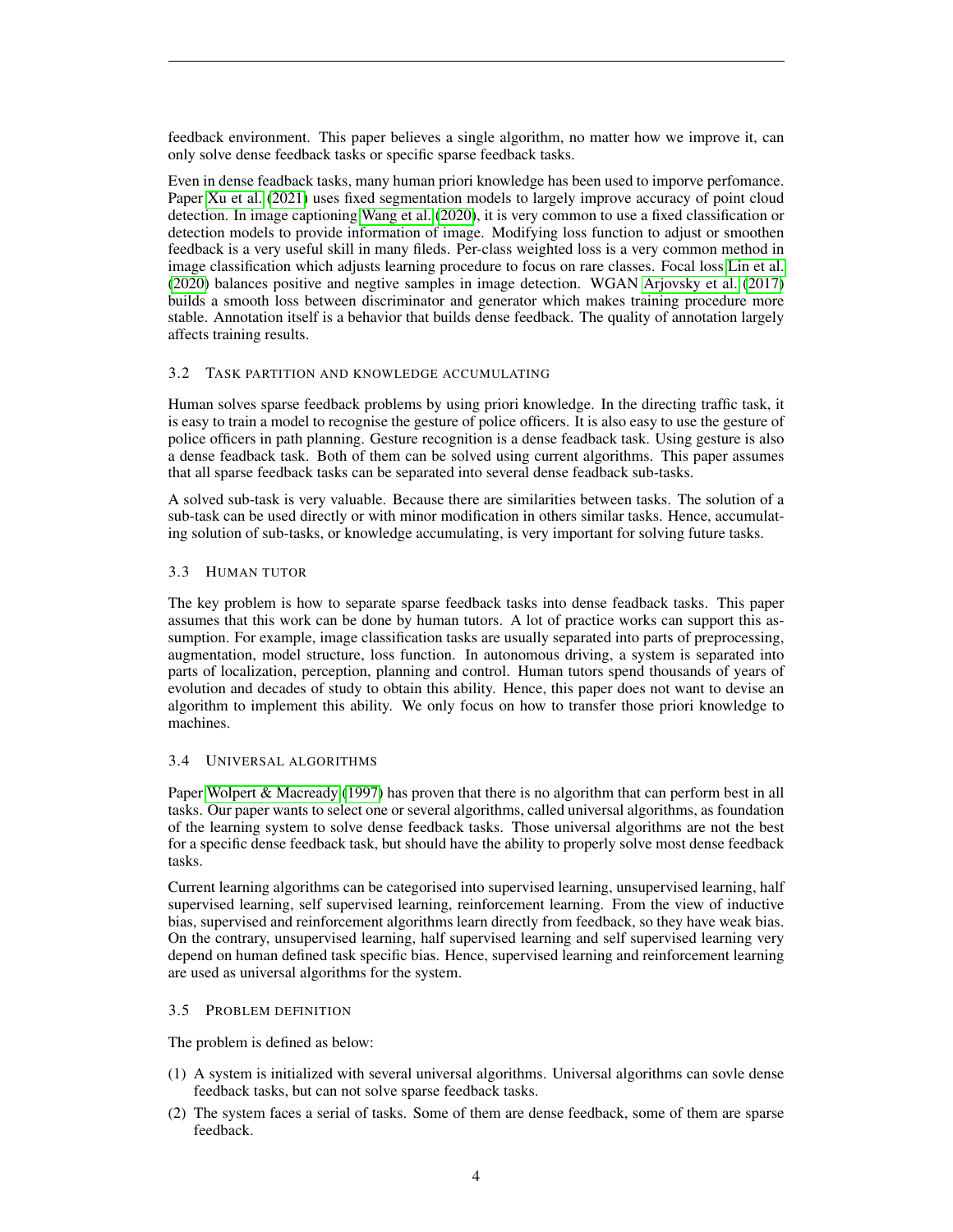- (3) Those sparse feedback tasks can be separated into dense feedback tasks by human tutors.
- (4) The system should learn the knowledge of separating tasks from human tutors in the process of solving tasks. Finally, the system should have ability to solve sparse feedback tasks without help of human tutors.

# 4 THE LEARNING SYSTEM

#### 4.1 PATTERN OF KNOWLEDGE ACCUMULATING

We first concludes the pattern of knowledge accumulating in Figure[.1.](#page-4-0) At the beginning, solutions of common tasks, refer to image classification or detection .etc, are simply stored. As the purpose of knowledge accumulating is to reuse them to solve new tasks, it is necessary to obtain the knowledge of reusing knowledge, which is done by solving tasks of how to reuse knowledge. Finally, a part of knowledge of resuing works as executor, which takes both common knowledge and knowledge of resuing as inputs and generates solutions for both new common tasks and new tasks of resue knowledge.

Usually, we use an algorithm to learn a task. The solution of the task is learnable, but the algorithm is fixed. In the proposed pattern, both candidates solution and executors, which are used to solve new tasks, are not fixed. They are learned from other tasks. Moreover, it is possible that the executor and the solution generated by it share some same knowledge. This pattern maximises the flexibility of the system, but requires a new architecture to support it.



<span id="page-4-0"></span>Figure 1: Accumulating knowledge and resuing knowledge.

#### 4.2 SYSTEM DETAILS

The whole system works as below:

1. The system are required to solve a serial of tasks. When solving a specific task, human tutors decide if the task needs partition. If partition is not needed, a model is trained using the universal algorithms. If the partition is needed, models are trained for each sub-tasks, in which some subtasks are responsible for combining outputs of other sub-tasks. Hence, each task generates a serial of models and dependency between them. Formally, the solution of a task is defined as a tuple  $\langle M, D \rangle$ , where M is a set of models, D is the dependency between those models. This architecture is shown in Figure[.2.](#page-5-0) The models 4 and 5 are unique models for solution 2. Solution 3 shares some models with solution 1. The models 6 and 7 are unique models for solution 3.

2. After solving a number of tasks, new tasks usually have similarity with old tasks. So it is helpful to reuse old models to solve new tasks. There are two steps to resue old models to solve a new tasks. First, using universal algorithms, like reinforcement learning, to choose useful old models and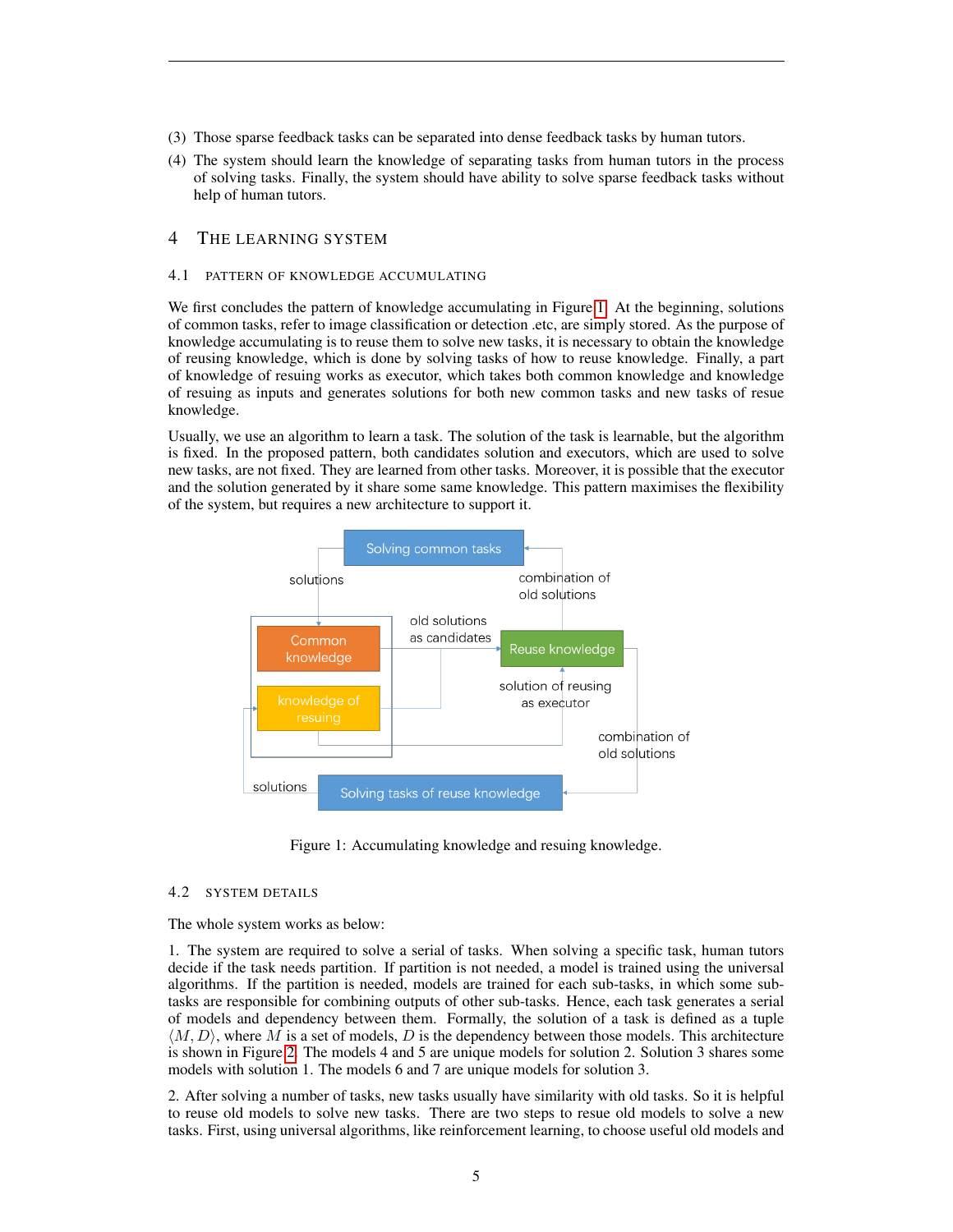

Figure 2: Models, dependency and solutions.

<span id="page-5-0"></span>generate their dependency. The weights of the chosen models are fixed in new tasks. Second, using universal algorithms, like supervised learning, to train the newly added models to finish the task. A reusing process is shown in Figure[.3,](#page-5-1) where a reinforcement learning algorithm takes old models and all universal algorithms as inputs and generates candidate solutions. The candidate solutions are evaluated in the given task and rewards are passed to the reinforcement learning algorithm for generating better candidates in the next iteration. A supervised learning algorithm is used to optimize new models in the candidate solutions in order to get evaluation results. The final solution and newly added models are inserted into the set of candidates models for resuing in future tasks.



<span id="page-5-1"></span>Figure 3: Reusing old models.

3. Furthermore, the reinforcement learning algorithms in the first step can be replaced by learned solutions. The very important thing is how to resue old models to solve new tasks is also a task. If it is a sparse feedback task, human tutors need to do partition. So the solution of this kind of tasks is also a tuple  $\langle M, D \rangle$ . Models obtained in reusing model tasks can also be reused to solve new tasks. Any old model, no matter in what task it is trained, can be used as candidates for solving new tasks.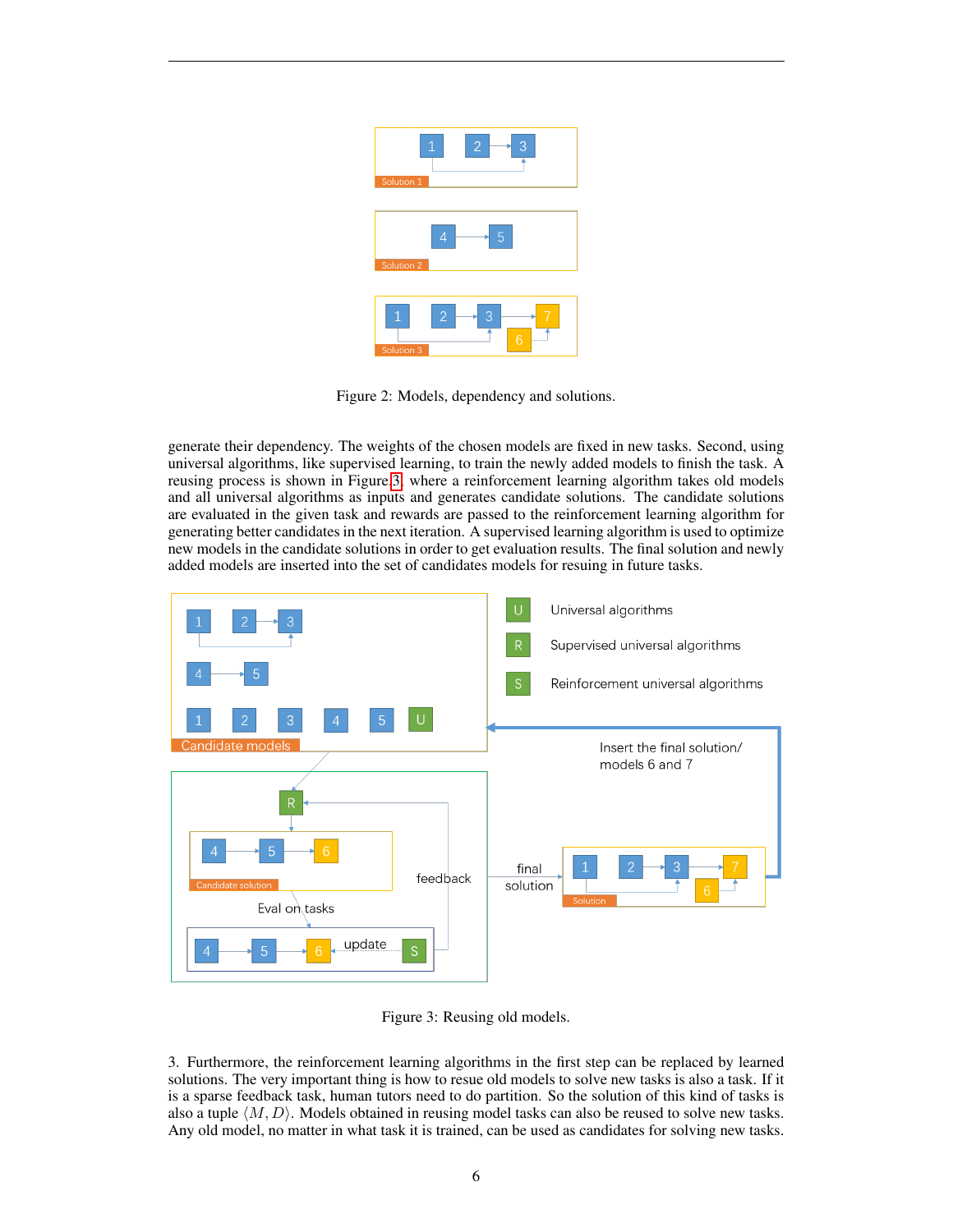Universal algorithms or any human designed algorithms can also be used as candidates for solving new tasks. Moreover, the above tasks can be upgraded as how to reuse old models to solve new tasks according to feedback. The solution of this kind of tasks is very similar to what we called learning algorithms. The whole process is explained in Figure[.4,](#page-6-0) where the solution of reusing models is responsible for generating suitable models dependency for a given task. This solution has three models and a reinforcement learning algorithm as a part of it. The models 2 and 5 are old models and fixed in this solution. The model 8 is newly introduced in this solution, which is updated by a reinforcement learning algorithm according to the perfomance of the generated solution. We can use the reinforcement learning for updating here because the solution is separated into four parts and the update of model 8 is assumed as a dense feedback problem. It is not enough to update model 8 only on a single task. The mode 8 should be optimized on a serial of tasks. Finally, the model 8 and the solution of resuing is inserted into candidates of models.



<span id="page-6-0"></span>Figure 4: Train a solution to reuse old models.

4. How to separate sparse feedback tasks is also a task (called partition task), which can be solved in the above way. Furthermore, how to reuse old models to sovle new partition tasks is also a task and can also be sovled in the above way. Because many sparse feedback tasks may share the same partition way and models generated in solving a sparse feedback task represent knowledge of partitions, it is possible to combine old models to solve new sparse feedback tasks instead of doing partition by human tutors. So after solving a number of those tasks, the system can generate a closure of learning.

# 4.3 SYSTEM EXPLANATION

As deep learning is driven by a huge mount of data, the proposed system is driven by a huge amount of tasks. Those tasks include real-world tasks like image classification, detection, and abstract tasks like reusing models. Everytime a sparse feedback task is solved, some priori knowledge of human tutors is learned by the system. The priori knowledge is fixed in models and dependency between those models. After solving a number of tasks, adequate priori knowledge is learned by the system, especially knowledge of how to reuse old models. With those old models and solutions of how to resue models, any task can be converted into dense feedback sub-tasks by the system.

The solution of each task has a set of models and dependency between them. Those models and dependency may share across solutions. When reusing a old model in a solution, this old model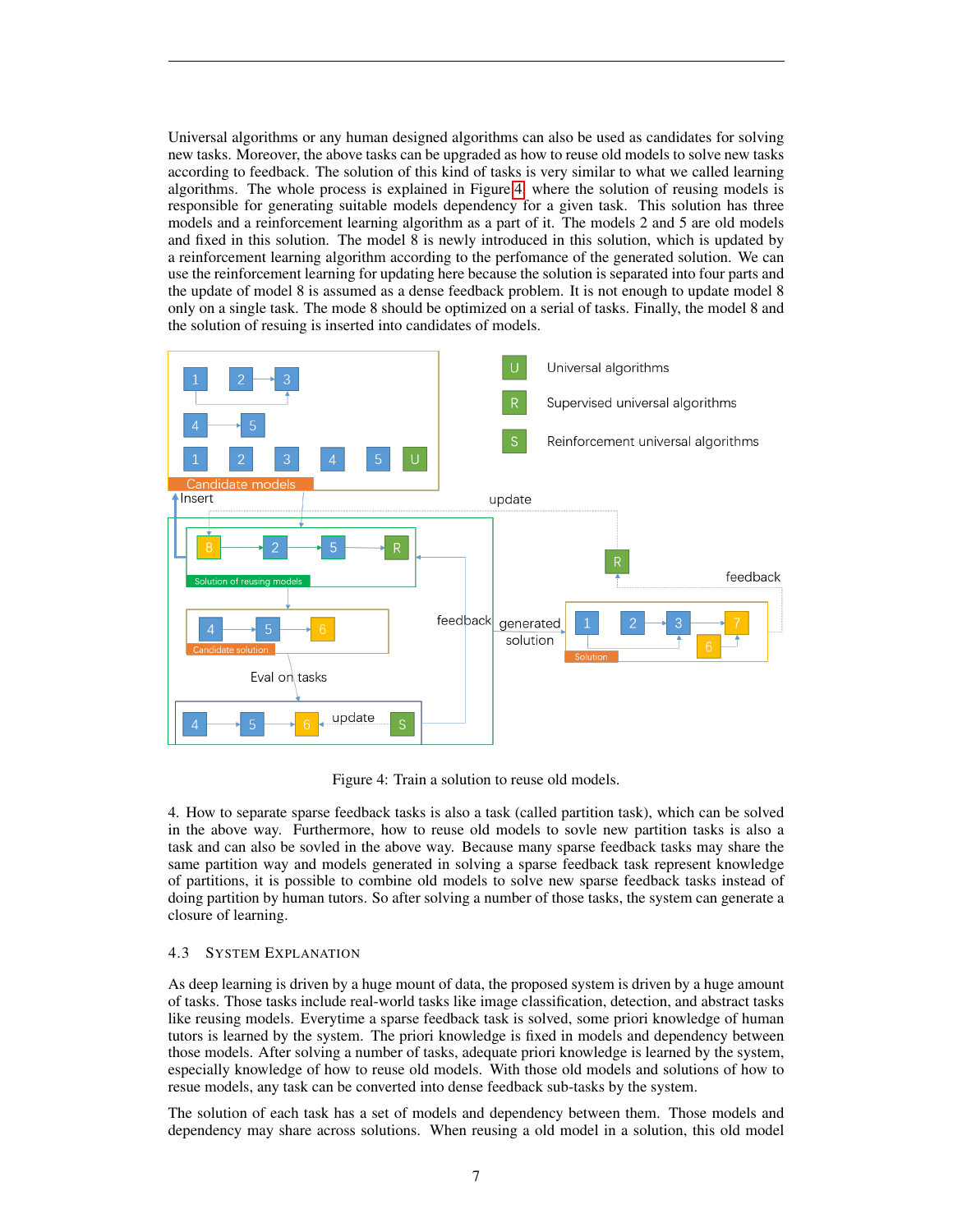may depend on other old models. Hence, there is a complex dependency hierarchy between models and solutions. Although there are different kinds of tasks, there is no boundary for model reusing. A task can use models generated by any kind of tasks. Moreover, there is no need to keep the system differentiable, so any human designed algorithm can be used in a solution.

We compare the proposed system with current researches and list several important points below.

- (1) Current researches focus on solving each task independently. For example, we usually train different models for different tasks in image detection. Although using pre-trained ImageNet models is very popular, it is rare to directly use outputs of a model as inputs of another model. On the contrary, this paper believes that the number of tasks and relationship between tasks are very important. Accumulating models of different tasks and reusing them to solve new tasks are key to artificial general intelligence.
- (2) Current researches focus on solving real world tasks. Even NAS and meta-learning solve problems originated from real world tasks. This paper proposes that there are many tasks which do not exist unitl we accumulate a lot of models. Those emerged tasks, which can be called as abstract tasks, are very important, especially the tasks of how to reuse old models.
- (3) Current researches focus on proposing new algorithms. But this paper believes systematically accumulating models of different tasks is equivalently important. The amount of tasks is very important to artificial general intelligence.
- (4) End-to-end training is widely used in current researches. This paper believes that there is no conflict between end-to-end training and partition of tasks. Because there is no need to separate a dense feedback task that can be learned easily in end-to-end way.
- (5) Researches like [Sabour et al.](#page-10-14) [\(2017\)](#page-10-14) use paths of neurons to construct different functions. This paper believes the interpetability of models is much more clear than neurons. So models are used as building blocks of the system. The paths in paper [Sabour et al.](#page-10-14) [\(2017\)](#page-10-14) are determined by a routing-by-agreement mechanism. But in this paper, the ability of generating paths is learned from tasks. Researches of intelligent agent [Tu](#page-10-15) [\(1999\)](#page-10-15) design mechanism to determine what is the task like now and switch between tasks. As the purpose of this paper is only to describe the pattern of learning, this kind of mechanism is not provided. The selection of a task to run is determined by human.

# 5 DISCUSSION

# 5.1 KNOWLEDGE ACCUMULATING

Human spend decades on accumulating knowledge and studying how to use knowledge to solve new tasks. Only accumulating knowledge, but not knowing how to reuse them does not have any positive effect on intelligence. Beware of this, the main mechanism of the proposed system are knowledge accumulating and knowledge reusing.

# 5.2 GÖDEL'S INCOMPLETENESS THEOREMS

A concern is wehther the universal algorithms and ability of human tutors affect the upper-bound of this system. Does the system have the ability to solve problems that the universal algorithms and human tutors can not solve? We think the answer is yes. Because tasks are the most important elements in learning. If the system solves tasks that human tutors has never met, the system will outperform human tutors. The universal algorithms do affect the perfomance of dense feedback tasks. But we believe it is not a critical element for intelligence. Because it is common that different people have different ability on a specific task.

# 5.3 SELF-UPDATE

Another concern is wehther the system can self-update itself. As mentioned before, the system is designed to have this ability. The system is orgnized by a serial of independent solutions. Each solution only depends on a part of of models of the whole system. An existing model is not allowed to update, because the update will confuse models and solutions depending on it. But the solution of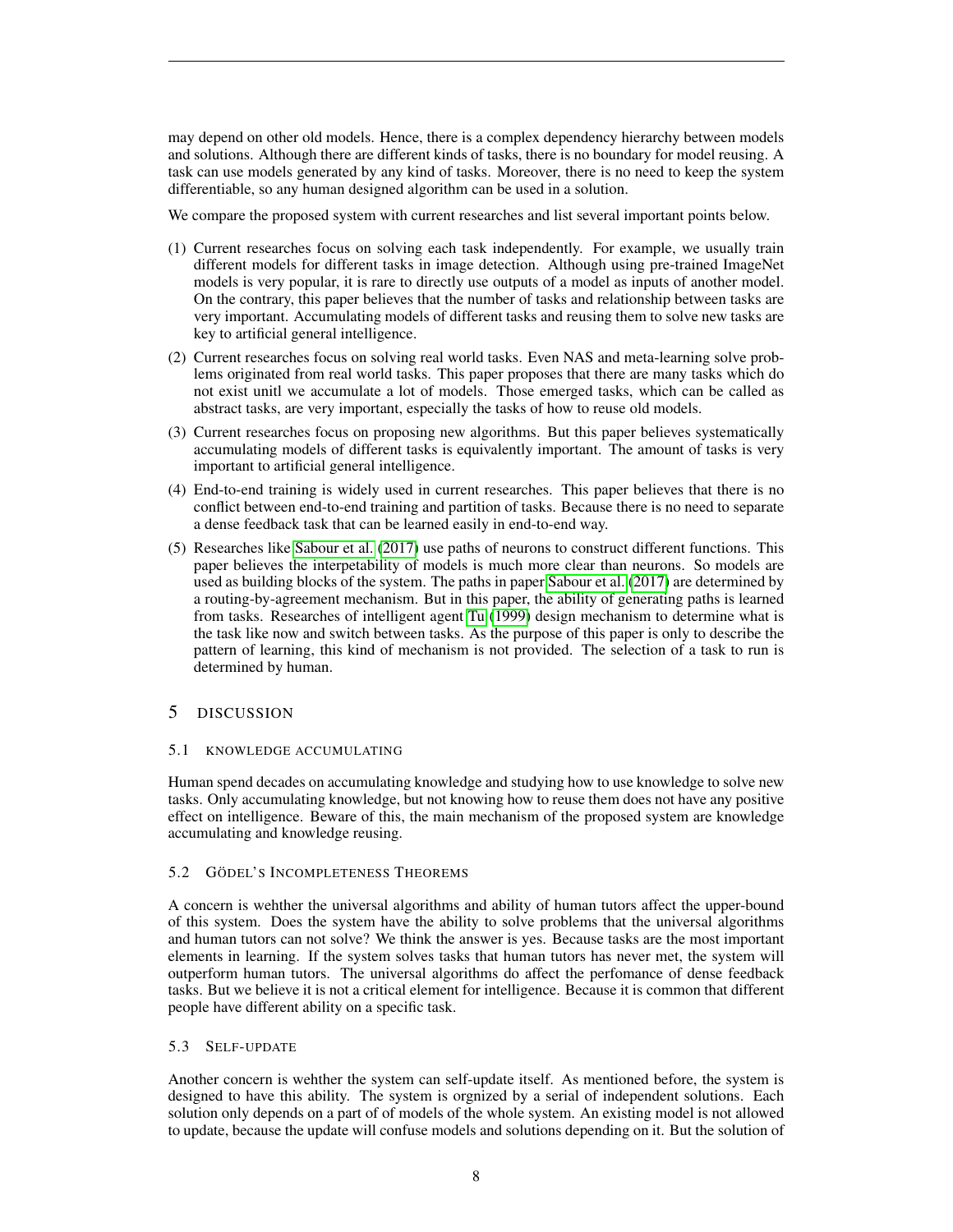a task can be replaced by a newer one. It is also possible for one part of the system to update another part of the system. For example, solution A, depends on a set of models, can update dependency of another solution. And solution B, depends on another set of models, can update solution A.

#### 5.4 INNOVATION AND SELF-EXAMINATION

Due to the complex dependency between models, there is naturely many requirements of continuously optimizing the solutions. For example, after solving a task, the newly generated models may be helpful to sovle a old task in a better way. When the system is very complex, it is also hard to guarantee the most suitable old models are used to sovle a new task. Hence, there are nature requirements to do innovation or self-examination across the system. The system can implement innovation or self-examination by occasionally trying different solutions for a solved task.

# 5.5 ROOT ALGORITHMS

As described in paper [Wolpert & Macready](#page-11-10) [\(1997\)](#page-11-10), there is no super algorithm that can perform best in all tasks. But is there an algorithm that can generate all other algorithms? From the system described in this paper, the key is to build a knowledge accumulating system. The universal algorithms of this system can be seen as root algorithms.

# 5.6 CREATE OTHER ALGORITHMS

A dream of AI researchers is automatically generating algorithms. Researches like NAS can generate a small set of algorithms. But it is still difficult to use an algorithm to devise a fully creative algorithm. From the system described in this paper, the way of reusing old models is very similar to what we called learning algorithms. Because a solution of reusing old models takes feedback as input and adjusts the combination of old models multiple times to maximise feedback. However, those solutions are mainly focused on solving sparse feedback tasks. It is low proprity to create a solution to solve dense feadback tasks.

# 6 ROADMAP TO ARTIFICIAL GENERAL INTELLIGENCE

Based on the assumption of sparse feedback, a roadmap to artificial general intelligence is presented here:

- (1) In this stage, researches focus on solving independent dense feedback tasks (and some specific sparse feedback tasks). Besides algorithms, this stage also accumulates dense feedback data. Finally, a number of algorithms for solving dense feedback tasks and many model instances are obtained.
- (2) In this stage, models and algorithms obtained from the first stage can be used as old models and universal algorithms. When facing new tasks, the old models are manually reused or reused by running universal algorithms. A database is used to track how human tutors and universal algorithms reuse those old models.
- (3) In this stage, the databse obtained in the second stage is used to train models that learn how to reuse old models. Simulation systems may be required to systematically learn reusing ability.
- (4) In this stage, many requirements naturally emerge from the complexity of the system, like innovation and self-examination. After solving those tasks, the system becomes more intelligence.

# 7 CONCLUSION

This paper proposes that a single algorithm, no matter how we improve it, can only solve dense feedback tasks or specific sparse feedback tasks. Knowledge accumulating is the key for solving sparse feedback tasks. Human tutors can sovle sparse feedback tasks based on their priori knowledge. This paper proposes a learning system which accumulates those priori knowledge and finally obtains the ability to solve sparse feedback tasks without human tutors.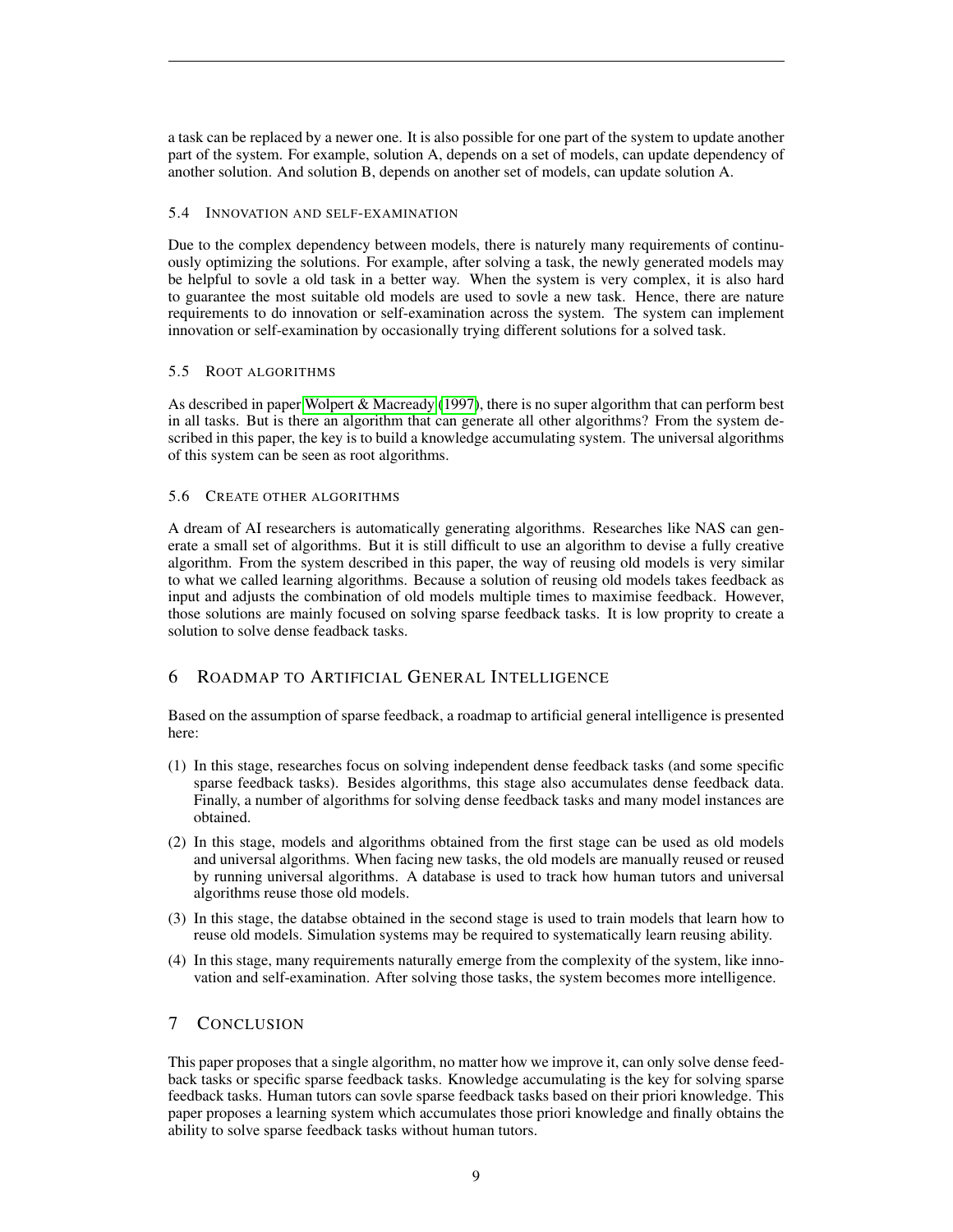#### **REFERENCES**

- <span id="page-9-6"></span>Martín Arjovsky, Soumith Chintala, and Léon Bottou. Wasserstein GAN. ArXiv, abs/1701.07875, 2017.
- <span id="page-9-16"></span>Ester Bernadó-Mansilla and J. M. Guiu. Accuracy-based learning classifier systems: Models, analysis and applications to classification tasks. *Evolutionary Computation*, 11:209–238, 2003.
- <span id="page-9-13"></span>Xinlei Chen, Haoqi Fan, Ross B. Girshick, and Kaiming He. Improved baselines with momentum contrastive learning. *ArXiv*, abs/2003.04297, 2020.
- <span id="page-9-11"></span>S. Chopra, R. Hadsell, and Y. LeCun. Learning a similarity metric discriminatively, with application to face verification. *2005 IEEE Computer Society Conference on Computer Vision and Pattern Recognition (CVPR 05)*, 1:539–546, 2005.
- <span id="page-9-7"></span>Jacob Devlin, Ming-Wei Chang, Kenton Lee, and Kristina Toutanova. BERT: Pre-training of deep bidirectional transformers for language understanding. *arXiv preprint arXiv:1810.04805*, 2018.
- <span id="page-9-15"></span>M. Dorigo. ALECSYS and the AutonoMouse: Learning to control a real robot by distributed classifier systems. *Machine Learning*, 19:209–240, 1995.
- <span id="page-9-12"></span>Chelsea Finn, P. Abbeel, and Sergey Levine. Model-agnostic meta-learning for fast adaptation of deep networks. In *International Conference on Machine Learning (ICML 2017)*, 2017.
- <span id="page-9-5"></span>I. Goodfellow, Jean Pouget-Abadie, Mehdi Mirza, Bing Xu, David Warde-Farley, Sherjil Ozair, Aaron C. Courville, and Yoshua Bengio. Generative adversarial nets. In *Neural Information Processing Systems (NIPS 2014)*, pp. 2672–2680, 2014.
- <span id="page-9-18"></span>Anirudh Goyal, Aniket Didolkar, Nan Rosemary Ke, C. Blundell, Philippe Beaudoin, N. Heess, M. Mozer, and Y. Bengio. Neural production systems. *ArXiv*, abs/2103.01937, 2021.
- <span id="page-9-17"></span>A. Graves, Greg Wayne, and Ivo Danihelka. Neural turing machines. *ArXiv*, abs/1410.5401, 2014.
- <span id="page-9-14"></span>Jean-Bastien Grill, Florian Strub, Florent Altch'e, C. Tallec, Pierre H. Richemond, Elena Buchatskaya, Carl Doersch, B. A. Pires, Z. Guo, M. G. Azar, Bilal Piot, K. Kavukcuoglu, R. Munos, and Michal Valko. Bootstrap your own latent: A new approach to self-supervised learning. *ArXiv*, abs/2006.07733, 2020.
- <span id="page-9-1"></span>Kaiming He, X. Zhang, Shaoqing Ren, and Jian Sun. Deep residual learning for image recognition. *2016 IEEE Conference on Computer Vision and Pattern Recognition (CVPR 2016)*, pp. 770–778, 2016.
- <span id="page-9-4"></span>Kaiming He, Georgia Gkioxari, Piotr Dollár, and Ross B. Girshick. Mask R-CNN. IEEE Transac*tions on Pattern Analysis and Machine Intelligence*, 42:386–397, 2020.
- <span id="page-9-9"></span>Max Jaderberg, Wojciech M. Czarnecki, Simon Osindero, Oriol Vinyals, A. Graves, D. Silver, and K. Kavukcuoglu. Decoupled neural interfaces using synthetic gradients. *ArXiv*, abs/1608.05343, 2017.
- <span id="page-9-0"></span>A. Krizhevsky, Ilya Sutskever, and Geoffrey E. Hinton. Imagenet classification with deep convolutional neural networks. *Communications of the ACM*, 60:84–90, 2012.
- <span id="page-9-3"></span>Tsung-Yi Lin, Priya Goyal, Ross B. Girshick, Kaiming He, and Piotr Dollar. Focal loss for dense ´ object detection. *IEEE Transactions on Pattern Analysis and Machine Intelligence*, 42:318–327, 2020.
- <span id="page-9-10"></span>Hanxiao Liu, K. Simonyan, and Yiming Yang. DARTS: Differentiable architecture search. *ArXiv*, abs/1806.09055, 2019.
- <span id="page-9-2"></span>W. Liu, Dragomir Anguelov, D. Erhan, Christian Szegedy, Scott E. Reed, Cheng-Yang Fu, and A. Berg. SSD: Single shot multibox detector. In *European Conference on Computer Vision (ECCV 2016)*, pp. 21–37, 2016.
- <span id="page-9-8"></span>V. Mnih, K. Kavukcuoglu, D. Silver, A. Graves, Ioannis Antonoglou, Daan Wierstra, and Martin A. Riedmiller. Playing atari with deep reinforcement learning. *ArXiv*, abs/1312.5602, 2013.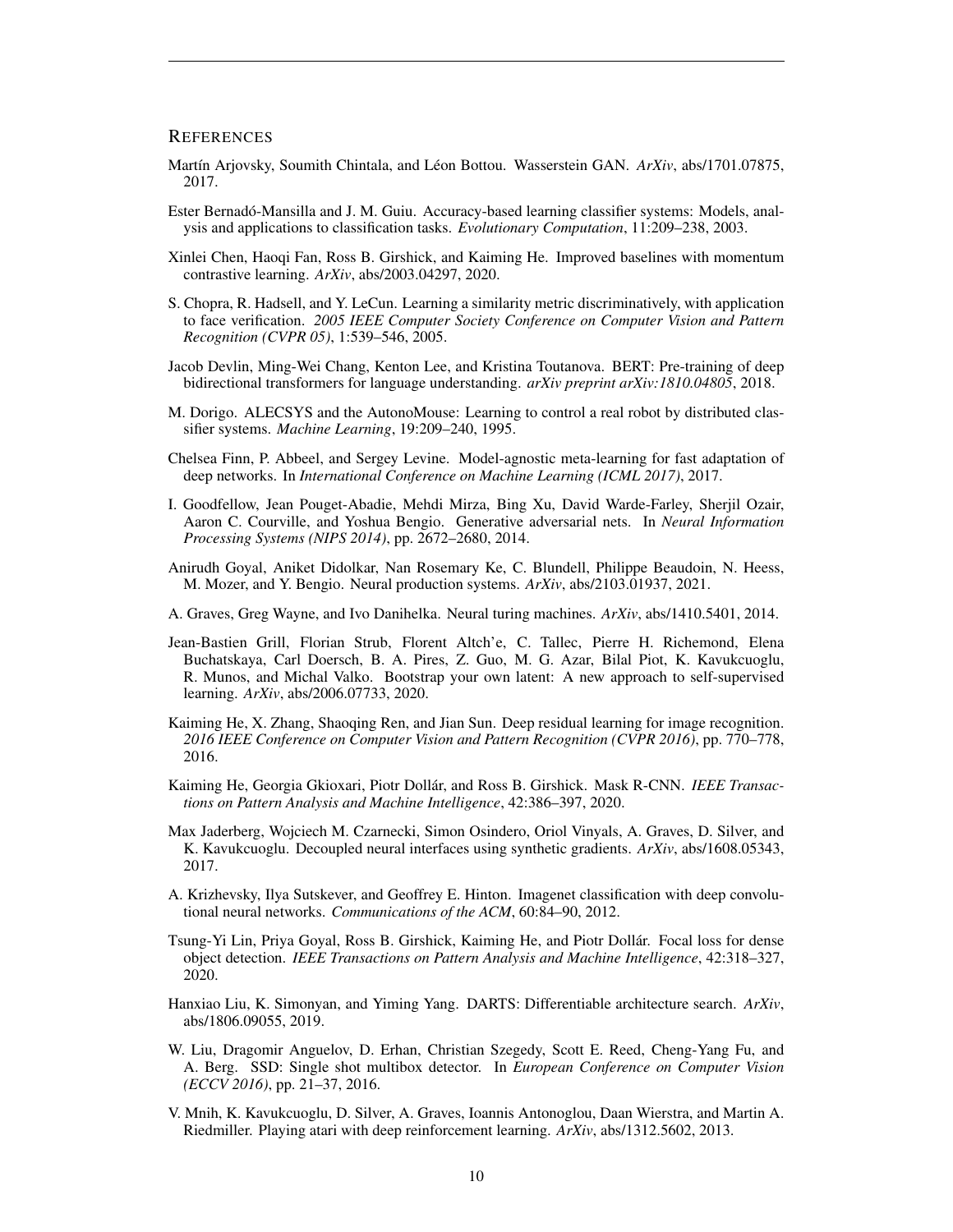- <span id="page-10-5"></span>V. Mnih, K. Kavukcuoglu, D. Silver, Andrei A. Rusu, J. Veness, Marc G. Bellemare, A. Graves, Martin A. Riedmiller, A. Fidjeland, Georg Ostrovski, Stig Petersen, Charlie Beattie, A. Sadik, Ioannis Antonoglou, Helen King, D. Kumaran, Daan Wierstra, S. Legg, and D. Hassabis. Humanlevel control through deep reinforcement learning. *Nature*, 518:529–533, 2015.
- <span id="page-10-6"></span>Behnam Neyshabur, Hanie Sedghi, and Chiyuan Zhang. What is being transferred in transfer learning? *ArXiv*, abs/2008.11687, 2020.
- <span id="page-10-10"></span>Hieu Pham, Melody Y. Guan, Barret Zoph, Quoc V. Le, and J. Dean. Efficient neural architecture search via parameter sharing. In *International Conference on Machine Learning (ICML 2018)*, 2018.
- <span id="page-10-12"></span>Zichao Qi, Fan Long, Sara Achour, and M. Rinard. An analysis of patch plausibility and correctness for generate-and-validate patch generation systems. *Proceedings of the 2015 International Symposium on Software Testing and Analysis*, 2015.
- <span id="page-10-7"></span>Alec Radford, Jong Wook Kim, Chris Hallacy, A. Ramesh, Gabriel Goh, Sandhini Agarwal, Girish Sastry, Amanda Askell, Pamela Mishkin, Jack Clark, Gretchen Krueger, and Ilya Sutskever. Learning transferable visual models from natural language supervision. In *International Conference on Machine Learning (ICML 2021)*, 2021.
- <span id="page-10-8"></span>Jathushan Rajasegaran, Munawar Hayat, Salman Khan, Fahad Shahbaz Khan, and Ling Shao. Random path selection for incremental learning. *Advances in Neural Information Processing Systems (NIPS 2019)*, 2019.
- <span id="page-10-0"></span>Joseph Redmon, S. Divvala, Ross B. Girshick, and A. Farhadi. You only look once: Unified, real-time object detection. *2016 IEEE Conference on Computer Vision and Pattern Recognition (CVPR 2016)*, pp. 779–788, 2016.
- <span id="page-10-1"></span>Shaoqing Ren, Kaiming He, Ross B. Girshick, and J. Sun. Faster R-CNN: Towards real-time object detection with region proposal networks. *IEEE Transactions on Pattern Analysis and Machine Intelligence*, 39:1137–1149, 2015.
- <span id="page-10-2"></span>Olaf Ronneberger, Philipp Fischer, and Thomas Brox. U-Net: Convolutional networks for biomedical image segmentation. In *International Conference on Medical Image Computing and Computer Assisted Intervention (MICCAI 2015)*, volume 9351, pp. 234–241, 2015.
- <span id="page-10-14"></span>S. Sabour, Nicholas Frosst, and Geoffrey E. Hinton. Dynamic routing between capsules. *ArXiv*, abs/1710.09829, 2017.
- <span id="page-10-13"></span>Jürgen Schmidhuber. Gödel Machines: Fully Self-referential Optimal Universal Self-improvers, volume 8, pp. 199–226. 01 2007. ISBN 978-3-540-23733-4. doi: 10.1007/978-3-540-68677-4 7.
- <span id="page-10-3"></span>Florian Schroff, Dmitry Kalenichenko, and James Philbin. FaceNet: A unified embedding for face recognition and clustering. *2015 IEEE Conference on Computer Vision and Pattern Recognition (CVPR 2015)*, pp. 815–823, 2015.
- <span id="page-10-4"></span>D. Silver, Aja Huang, Chris J. Maddison, A. Guez, L. Sifre, G. V. D. Driessche, Julian Schrittwieser, Ioannis Antonoglou, Vedavyas Panneershelvam, Marc Lanctot, S. Dieleman, Dominik Grewe, John Nham, Nal Kalchbrenner, Ilya Sutskever, T. Lillicrap, M. Leach, K. Kavukcuoglu, T. Graepel, and D. Hassabis. Mastering the game of go with deep neural networks and tree search. *Nature*, 529:484–489, 2016.
- <span id="page-10-9"></span>Kenneth O. Stanley and R. Miikkulainen. Evolving neural networks through augmenting topologies. *Evolutionary Computation*, 10:99–127, 2002.
- <span id="page-10-11"></span>Flood Sung, Yongxin Yang, L. Zhang, T. Xiang, Philip H. S. Torr, and Timothy M. Hospedales. Learning to compare: Relation network for few-shot learning. *2018 IEEE Conference on Computer Vision and Pattern Recognition (CVPR 2018)*, pp. 1199–1208, 2018.
- <span id="page-10-15"></span>X. Tu. Artificial animals for computer animation: Biomechanics, locomotion, perception, and behavior. *Artificial Animals for Computer Animation*, 1999.